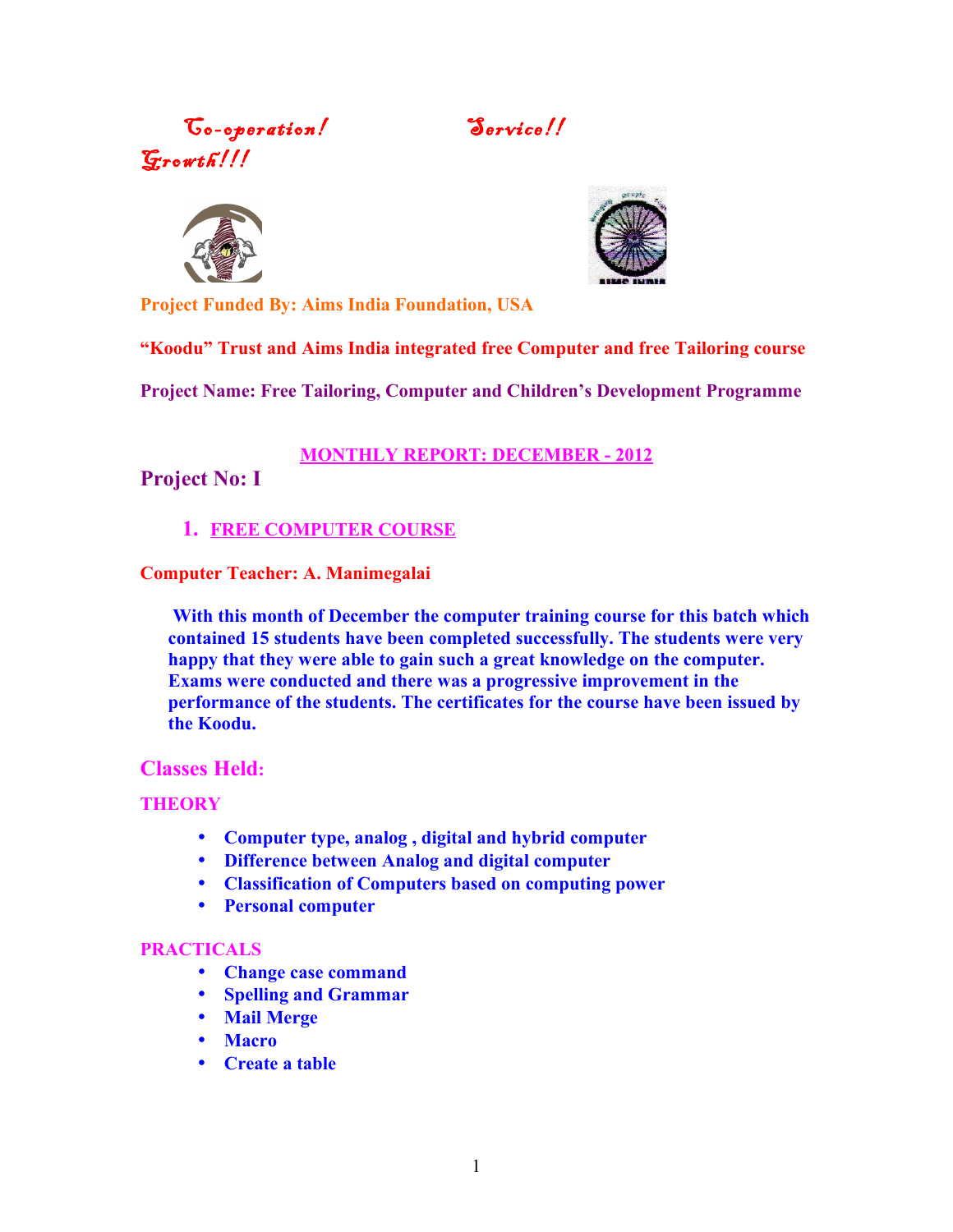#### **The attendance and performance report is tabulated below:**

| <b>SI.No</b>   | <b>Name of Student</b>   | <b>Name of the</b><br>class<br>conducted | <b>Performance of the</b><br><b>Students (Marks)</b><br><b>out of 100)</b> | <b>Attendance</b><br>(Out of 25<br>days) |
|----------------|--------------------------|------------------------------------------|----------------------------------------------------------------------------|------------------------------------------|
| <b>01</b>      | C. Sujithkanthan         | <b>MS Office</b>                         | 80                                                                         | 25                                       |
| 02             | <b>V.P. Praveen</b>      | 99                                       | 85                                                                         | 25                                       |
| 03             | <b>S. Main</b>           | 99                                       | 90                                                                         | 25                                       |
| 04             | V. Manigandan            | 99                                       | 96                                                                         | 25                                       |
| 0 <sub>5</sub> | A. Pugazediran           | 99                                       | 94                                                                         | 25                                       |
| 06             | <b>Y. Rooban</b>         | 99                                       | 88                                                                         | 25                                       |
| 07             | V. Sneha                 | 99                                       | 81                                                                         | 25                                       |
| 08             | V. J. Jijina soosan john | 55                                       | 90                                                                         | 25                                       |
| 09             | R. Abinaya               | 55                                       | 84                                                                         | 25                                       |
| 10             | <b>M. Manigandan</b>     | 99                                       | 83                                                                         | 25                                       |
| 11             | <b>M. Sangeetha</b>      | 55                                       | 82                                                                         | 25                                       |
| 12             | <b>E. Sridevi</b>        | 99                                       | 80                                                                         | 25                                       |
| 13             | C. Sujitha               | 99                                       | 78                                                                         | 25                                       |
| 14             | <b>R.</b> Ananthi        | 99                                       | 85                                                                         | 25                                       |
| 15             | <b>P.</b> Praseetha      | 99                                       | 80                                                                         | 25                                       |

## **Project No: 2**

**Tailoring Teacher: Indiradevi. K.G.**

**1. FREE TAILORING COURSE:**

**With this month the tailoring course for the current batch also gets completed successfully. These batch students were found to be much interested in the course and learning new things and they never miss a class. The exams were conducted for the students and their performance in the exams was astonishing. The certificates were issued to the students by the Koodu**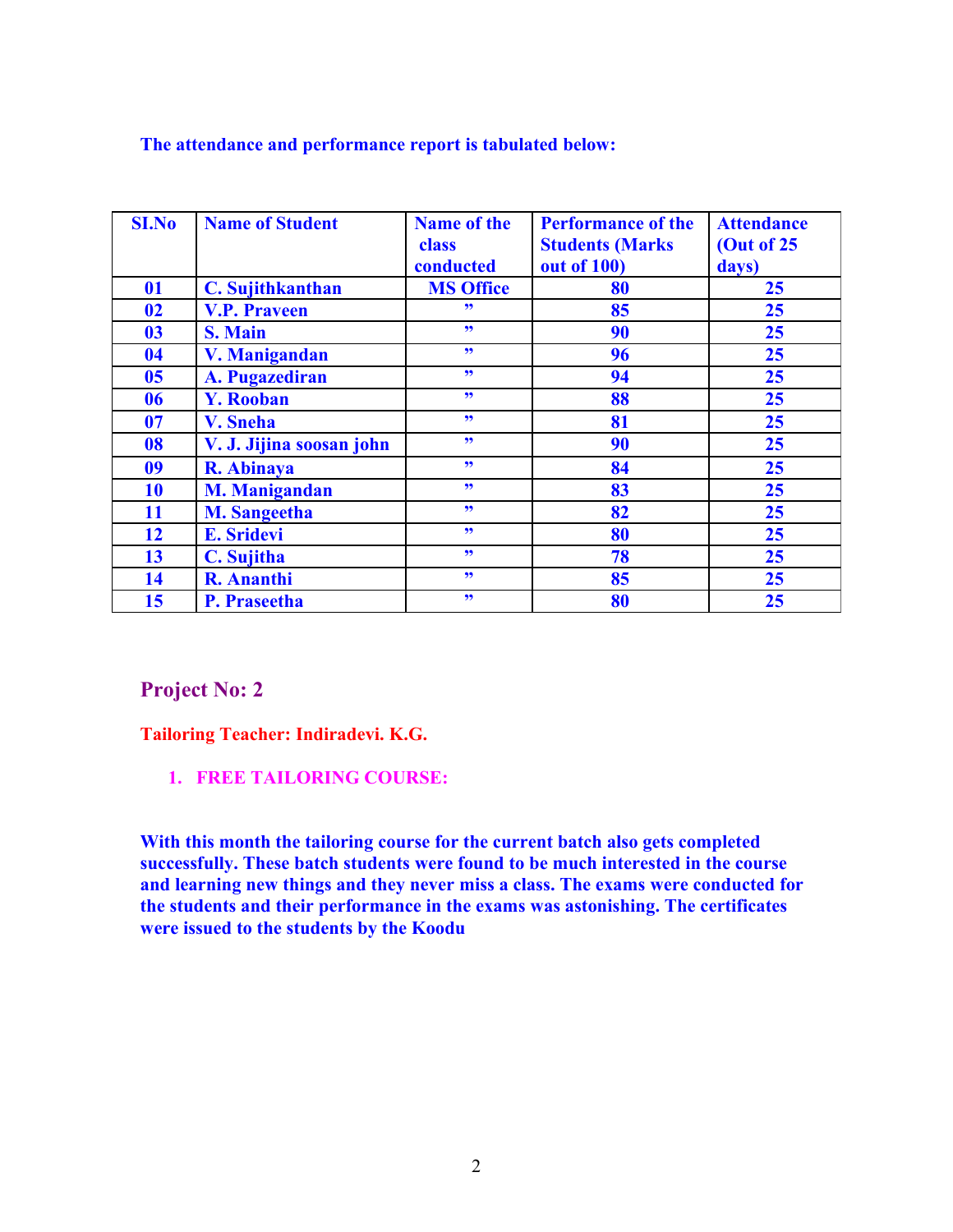| <b>SI.No</b>   | <b>Name of the</b><br><b>students</b> | <b>Name of the</b><br>class<br>conducted | <b>Performance of</b><br><b>Students (Mark</b><br>out of 100) | <b>Attendance</b><br>(Out of 25 days) |  |
|----------------|---------------------------------------|------------------------------------------|---------------------------------------------------------------|---------------------------------------|--|
| <b>01</b>      | Gangeswari. A                         | <b>Tailoring</b>                         | 90                                                            | 25                                    |  |
| 02             | Sivasankari. C                        | 99                                       | 88                                                            | 25                                    |  |
| 03             | <b>Rathika. D</b>                     | 99                                       | 87                                                            | 25                                    |  |
| 04             | Ajitha. K.R                           | 99                                       | 82                                                            | 25                                    |  |
| 0 <sub>5</sub> | Poorinima. D                          | 99                                       | 85                                                            | 25                                    |  |
| 06             | <b>Remitha. M</b>                     | 99                                       | 96                                                            | 25                                    |  |
| 07             | <b>Suganthini</b> .K                  | 99                                       | 89                                                            | 25                                    |  |
| 08             | <b>Malaini. M</b>                     | 99                                       | 90                                                            | 25                                    |  |
| 09             | <b>Baghyavathi.</b> V                 | 99                                       | 88                                                            | 25                                    |  |
| 10             | Sowmya. M                             | 99                                       | 81                                                            | 25                                    |  |
| 11             | <b>Suneela</b> . <b>K</b>             | 99                                       | 79                                                            | 25                                    |  |
| 12             | <b>Sangeetha. S</b>                   | 99                                       | 80                                                            | 25                                    |  |
| 13             | <b>Akila.S</b>                        | 99                                       | 86                                                            | 25                                    |  |
| 14             | <b>Gowari.T</b>                       | 99                                       | 90                                                            | 25                                    |  |
| 15             | Priya. M                              | 99                                       | 82                                                            | 25                                    |  |
| 16             | Kadeeja. K                            | 99                                       | 86                                                            | 25                                    |  |

### **The attendance and performance report is tabulated below:**

# **CO-ORDINATOR MONTHLY REPORT**

## **No: 3**

### **As a Coordinator I had done the following activities this Month:**

| <b>Name</b>             | <b>M. MURUGARAJAN</b>   |
|-------------------------|-------------------------|
| <b>Month</b>            | <b>DECEMBER 2012</b>    |
| <b>Place</b>            | <b>KOLAPPALLY</b>       |
| <b>Reporting Period</b> | <b>DECEMBER 1 to 31</b> |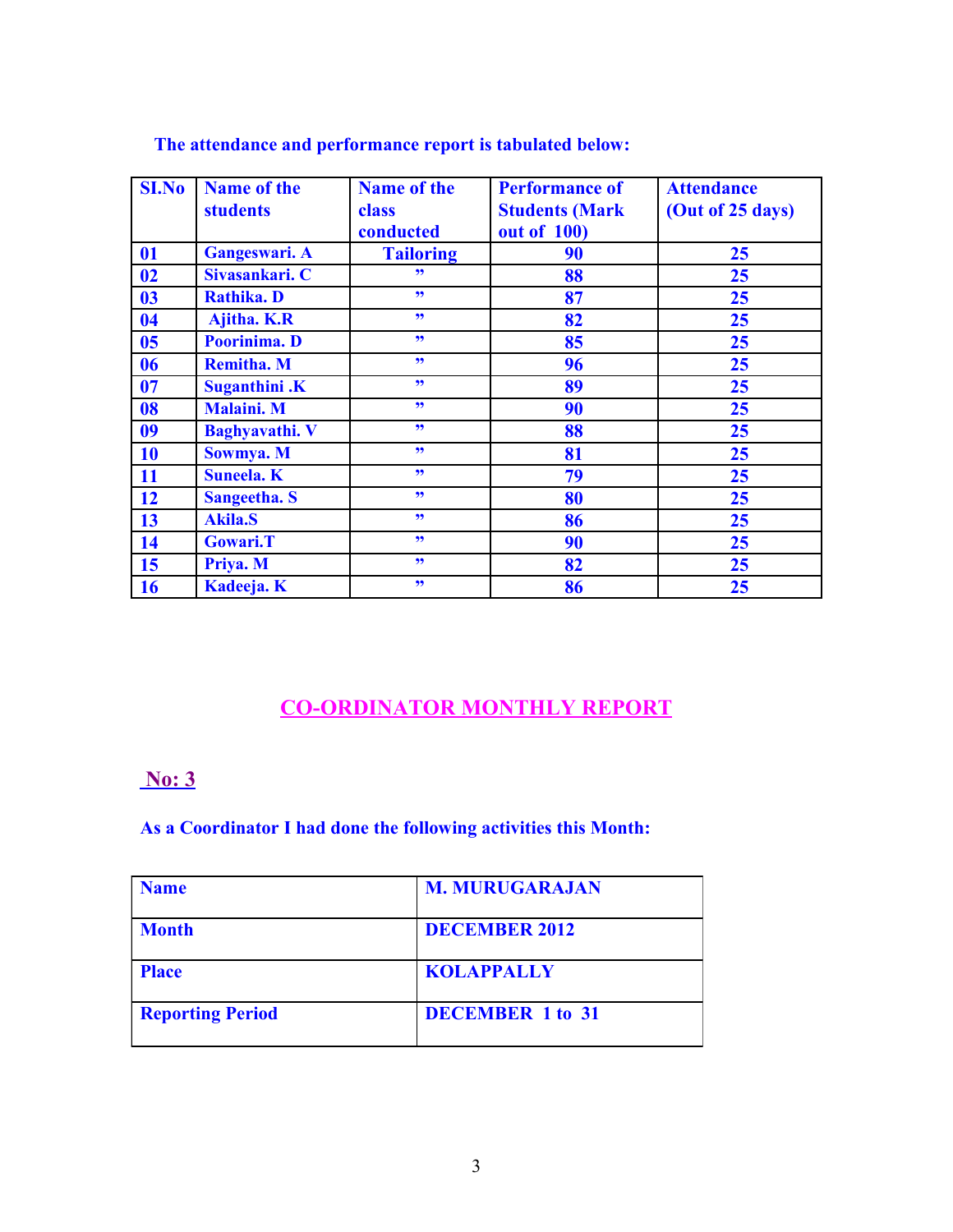## **Name of the Coordinator: Murugarajan**

**Field co-ordinator Mr. M. Murugarajan continues his regular visits to all the children development Programme (CDP). He has conducted many competitions to the students and to encourage the students to participate in more and more competitions the certificates were issued to the students. The childrens felt much happy and actively participated in everything.**

**Thanks/Regards Dr. K. J. Sunny, "Koodu" Trust.**



TV **MANAGING TRUSTEE** "KOODU" SERD-TRUST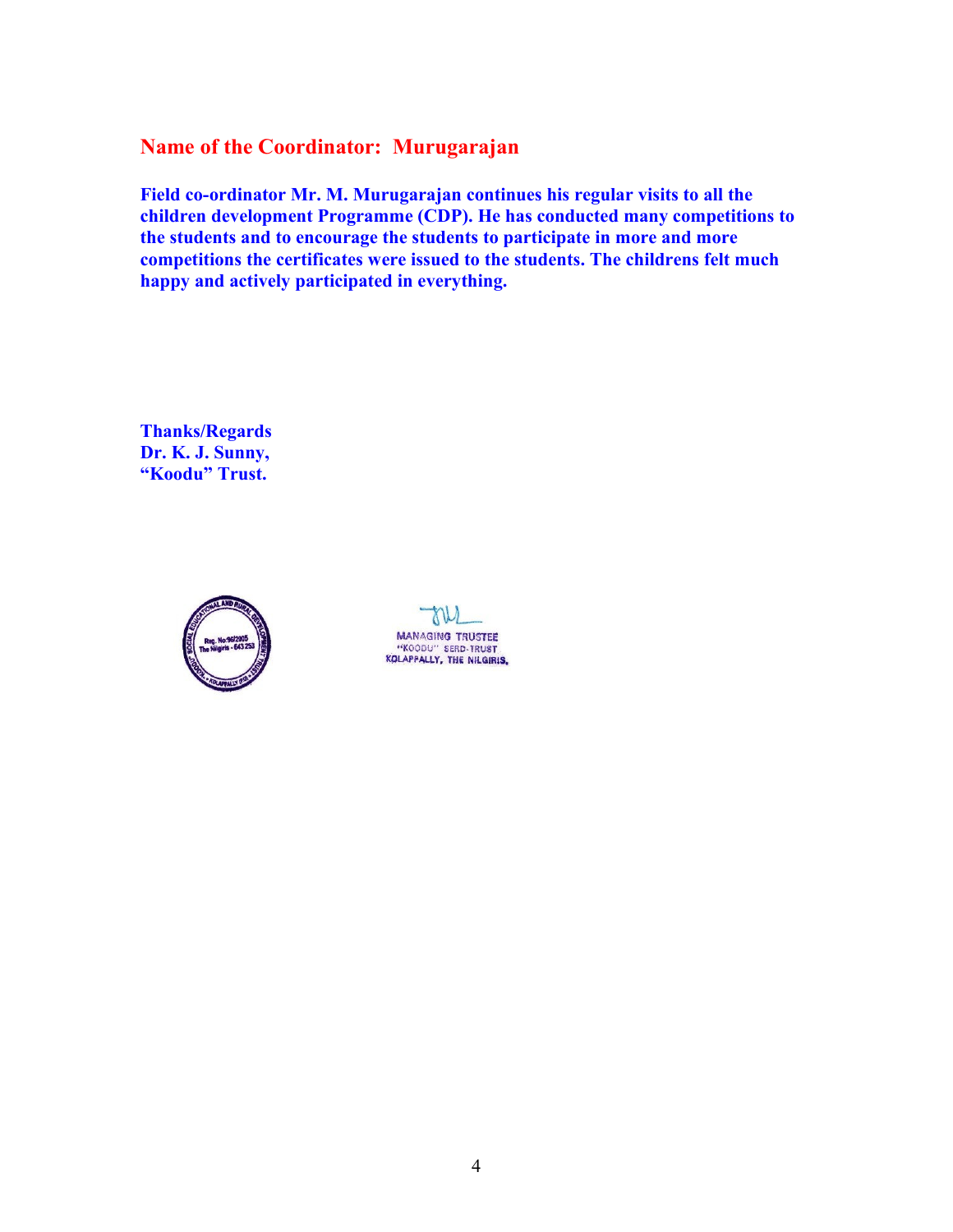



#### **PROJECT NAME : Free Tailoring, Computer and Children's Development Programme Project Funded By: Aims India Foundation, USA CONDUCTED BY: "KOODU" SERD TRUST, KOLAPPALLY, THE NILGIRIS. ACCOUNTS DETAILS OF STAFF HONORARIUM & ROOM RENT FOR MONTH OF DECEMBER-2012**

| <b>Sl.No</b>            | <b>Date</b>      | <b>Particulars</b>                                                                                           | <b>Donation</b> |           | <b>Expenses</b> |                |
|-------------------------|------------------|--------------------------------------------------------------------------------------------------------------|-----------------|-----------|-----------------|----------------|
|                         |                  |                                                                                                              | $\mathbf{Rs}$   | Ps        | <b>Rs</b>       | P <sub>S</sub> |
|                         |                  | <b>AIMS INDIA</b><br><b>FOUNDATION (USA)</b>                                                                 | 12,000          | $\bf{00}$ |                 |                |
| $\mathbf{1}$            | $05-12-2012$     | <b>Honorarium For</b><br><b>DECEMBER -2012</b><br>to the staff<br>(Computer Teacher)<br>Mrs. A. Manimegalai  |                 |           | 3000            | $\bf{00}$      |
| $\overline{2}$          | $05 - 12 - 2012$ | <b>Honorarium For</b><br><b>DECEMBER-2012</b><br>to the staff<br>(Tailoring Teacher)<br>Mrs. K.G. Indiradevi |                 |           | 3000            | 0 <sub>0</sub> |
| $\mathbf{3}$            | 05-12-2012       | <b>Honorarium For</b><br><b>DECEMBER -2012</b><br>to the staff<br>(Filed Co-Ordinator)<br>Mr. M. Murugarajan |                 |           | 3000            | 00             |
| $\blacktriangle$        | $05 - 12 - 2012$ | <b>Computer centre</b><br>Room rent for the month of<br><b>DECEMBER - 2012</b><br>(Mr.A. Durairathinam)      |                 |           | 1500            | 0 <sub>0</sub> |
| $\overline{\mathbf{5}}$ | 05-12-2012       | <b>Tailoring centre Room rent</b><br>for the month of<br><b>DECEMBER-2012</b><br>(Mrs. Annakutti joseph)     |                 |           | 1500            | 00             |
|                         |                  | <b>Grand</b> total                                                                                           | 12,000          | $\bf{00}$ | 12,000          | 0 <sub>0</sub> |

### **(Twelve Thousand Only)**



MANAGING TRUSTEE<br>"KOODU" SERD-TRUST<br>KOLAPPALLY, THE NILGIRIS.